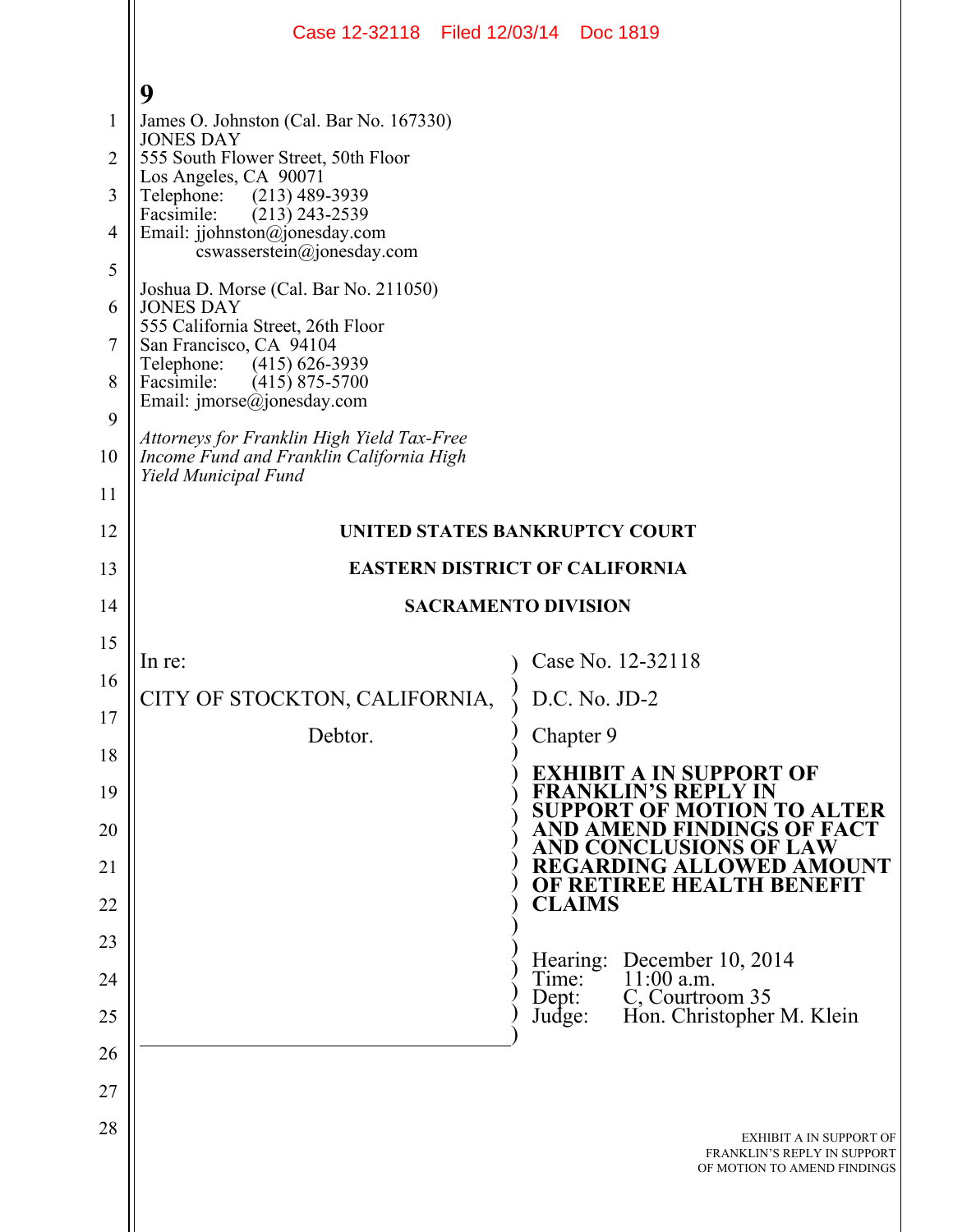|                  |                  | Case 12-32118 Filed 12/03/14 Doc 1819 |                                                                                       |
|------------------|------------------|---------------------------------------|---------------------------------------------------------------------------------------|
| $\mathbf{1}$     | <b>Exhibit A</b> |                                       | Direct Testimony Declaration Of Teresia Zadroga-Haase [DN 1385] 3                     |
| $\sqrt{2}$       |                  |                                       |                                                                                       |
| $\mathfrak{Z}$   |                  |                                       |                                                                                       |
| $\overline{4}$   |                  |                                       |                                                                                       |
| $\sqrt{5}$       |                  |                                       |                                                                                       |
| 6                |                  |                                       |                                                                                       |
| $\boldsymbol{7}$ |                  |                                       |                                                                                       |
| $\,8\,$          |                  |                                       |                                                                                       |
| 9                |                  |                                       |                                                                                       |
| $10\,$           |                  |                                       |                                                                                       |
| 11<br>12         |                  |                                       |                                                                                       |
| 13               |                  |                                       |                                                                                       |
| 14               |                  |                                       |                                                                                       |
| 15               |                  |                                       |                                                                                       |
| 16               |                  |                                       |                                                                                       |
| 17               |                  |                                       |                                                                                       |
| 18               |                  |                                       |                                                                                       |
| 19               |                  |                                       |                                                                                       |
| $20\,$           |                  |                                       |                                                                                       |
| 21               |                  |                                       |                                                                                       |
| $22\,$           |                  |                                       |                                                                                       |
| 23               |                  |                                       |                                                                                       |
| 24               |                  |                                       |                                                                                       |
| $25\,$           |                  |                                       |                                                                                       |
| 26               |                  |                                       |                                                                                       |
| $27\,$           |                  |                                       |                                                                                       |
| $28\,$           |                  |                                       |                                                                                       |
|                  |                  | $-2-$                                 | EXHIBIT A IN SUPPORT OF<br>FRANKLIN'S REPLY IN SUPPORT<br>OF MOTION TO AMEND FINDINGS |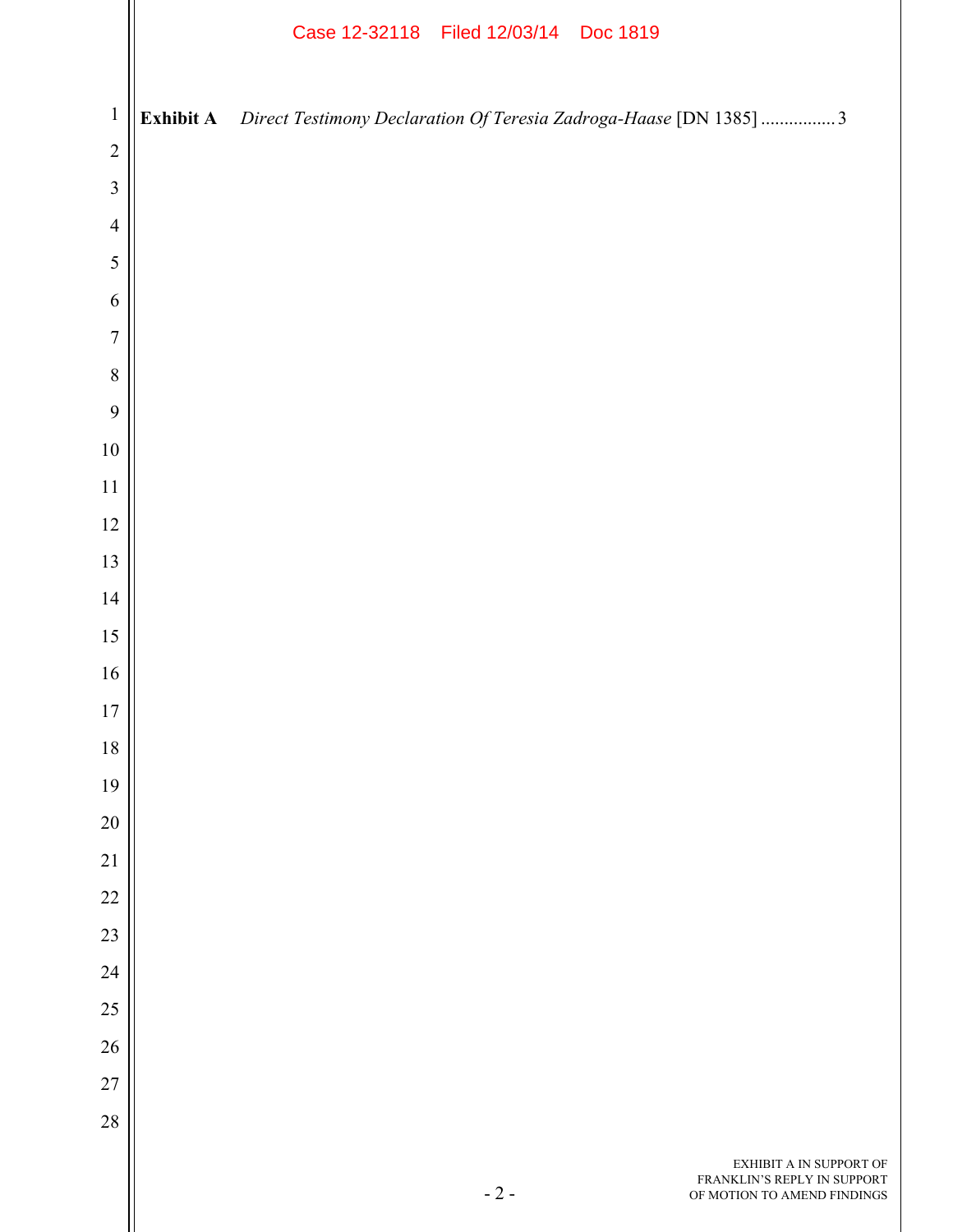## **EXHIBIT A**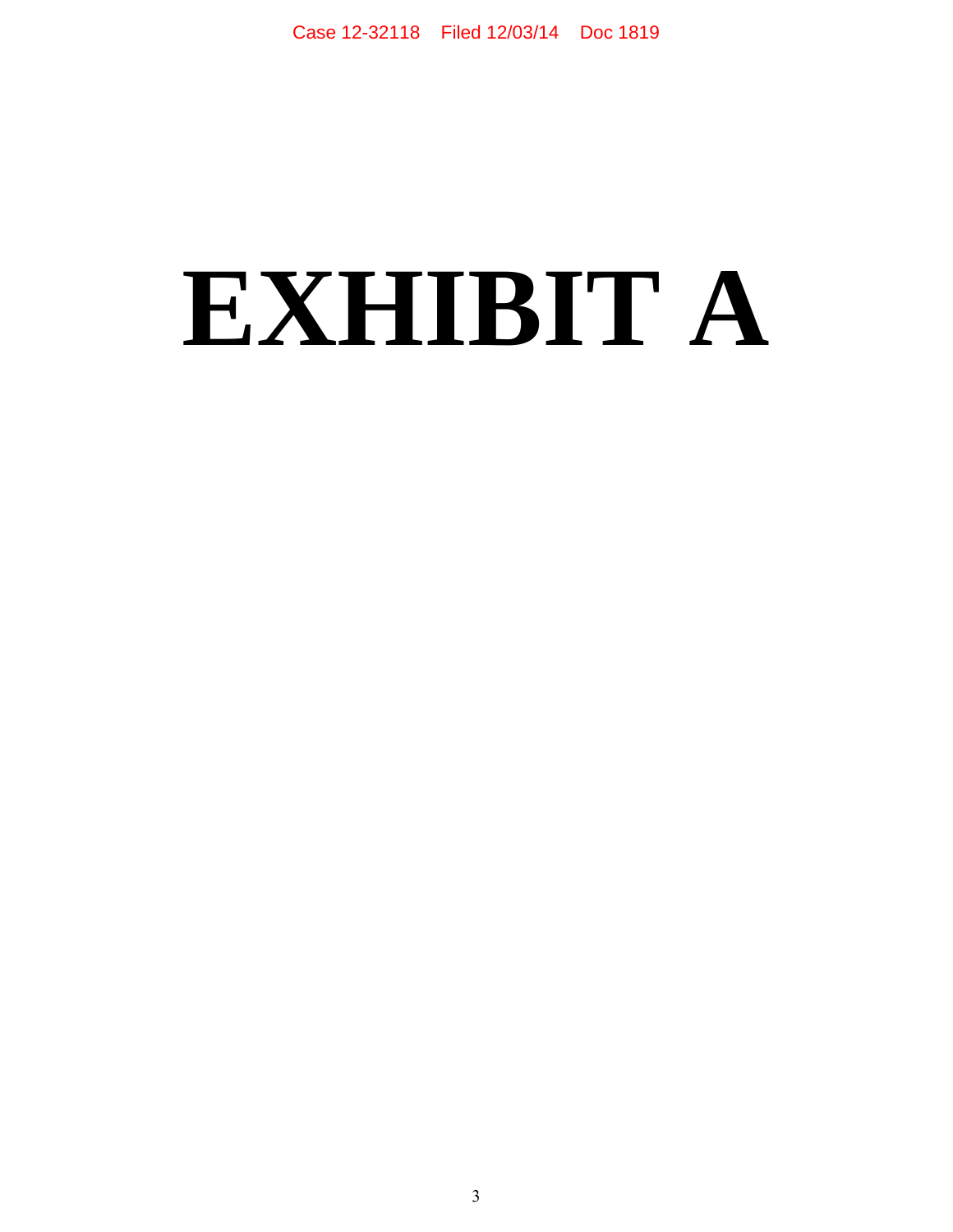|                | Case 12-32118 Filed 02/03/14 Doc 1889                                                                                                                     |  |                                                                   |  |  |
|----------------|-----------------------------------------------------------------------------------------------------------------------------------------------------------|--|-------------------------------------------------------------------|--|--|
|                |                                                                                                                                                           |  |                                                                   |  |  |
| 1              | 6<br>MARC A. LEVINSON (STATE BAR NO. 57613)                                                                                                               |  |                                                                   |  |  |
| $\overline{2}$ | malevinson@orrick.com<br>NORMAN C. HILE (STATE BAR NO. 57299)                                                                                             |  |                                                                   |  |  |
| 3              | $n$ hile@orrick.com                                                                                                                                       |  |                                                                   |  |  |
| 4              | PATRICK B. BOCASH (STATE BAR NO. 262763)<br>pbocash@orrick.com                                                                                            |  |                                                                   |  |  |
| 5              | ORRICK, HERRINGTON & SUTCLIFFE LLP<br>400 Capitol Mall, Suite 3000                                                                                        |  |                                                                   |  |  |
| 6              | Sacramento, California 95814-4497<br>Telephone: +1-916-447-9200<br>Facsimile: +1-916-329-4900                                                             |  |                                                                   |  |  |
| $\overline{7}$ | <b>Attorneys for Debtor</b>                                                                                                                               |  |                                                                   |  |  |
| 8              | City of Stockton                                                                                                                                          |  |                                                                   |  |  |
| 9              |                                                                                                                                                           |  |                                                                   |  |  |
| 10             | UNITED STATES BANKRUPTCY COURT<br>EASTERN DISTRICT OF CALIFORNIA                                                                                          |  |                                                                   |  |  |
| 11             |                                                                                                                                                           |  |                                                                   |  |  |
| 12             | <b>SACRAMENTO DIVISION</b>                                                                                                                                |  |                                                                   |  |  |
| 13             | In re:                                                                                                                                                    |  | Case No. 2012-32118                                               |  |  |
| 14             | CITY OF STOCKTON, CALIFORNIA,                                                                                                                             |  | $D.C. No. OHS-15$                                                 |  |  |
|                | Debtor.                                                                                                                                                   |  | Chapter 9                                                         |  |  |
| 15             |                                                                                                                                                           |  | <b>DIRECT TESTIMONY</b><br><b>DECLARATION OF TERESIA</b>          |  |  |
| 16             |                                                                                                                                                           |  | ZADROGA-HAASE IN SUPPORT OF<br><b>CONFIRMATION OF FIRST</b>       |  |  |
| 17             |                                                                                                                                                           |  | <b>AMENDED PLAN FOR THE</b><br><b>ADJUSTMENT OF DEBTS OF CITY</b> |  |  |
| 18             |                                                                                                                                                           |  | OF STOCKTON, CALIFORNIA<br>(NOVEMBER $15, 2013$ ) <sup>1</sup>    |  |  |
| 19             | WELLS FARGO BANK, NATIONAL                                                                                                                                |  | Adv. No. 2013-02315                                               |  |  |
| 20             | ASSOCIATION, FRANKLIN HIGH<br>ELD TAX-FREE INCOME FUND,                                                                                                   |  | Date:<br>May 12, 2014                                             |  |  |
| 21             | AND FRANKLIN CALIFORNIA<br>HIGH YIELD MUNICIPAL FUND,                                                                                                     |  | Time:<br>9:30 a.m.<br>Courtroom 35<br>Dept:                       |  |  |
| 22             | Plaintiffs,                                                                                                                                               |  | Judge:<br>Hon. Christopher M. Klein                               |  |  |
| 23             | V.                                                                                                                                                        |  |                                                                   |  |  |
| 24             | CITY OF STOCKTON, CALIFORNIA,<br>Defendant.                                                                                                               |  |                                                                   |  |  |
| 25             |                                                                                                                                                           |  |                                                                   |  |  |
| 26             | While this declaration is made in support of confirmation of the Plan, out of an abundance of caution, and because the evidentiary hearing on             |  |                                                                   |  |  |
| 27             | Plan confirmation and the trial in the adversary proceeding share common issues, it is being filed in both the main case and the adversary<br>proceeding. |  |                                                                   |  |  |
| 28             |                                                                                                                                                           |  |                                                                   |  |  |
|                |                                                                                                                                                           |  | DIRECT TEST. DECL. OF TERESIA ZADROGA-HAASE                       |  |  |
|                |                                                                                                                                                           |  | ISO CONFIRMATION OF FIRST AMENDED PLAN                            |  |  |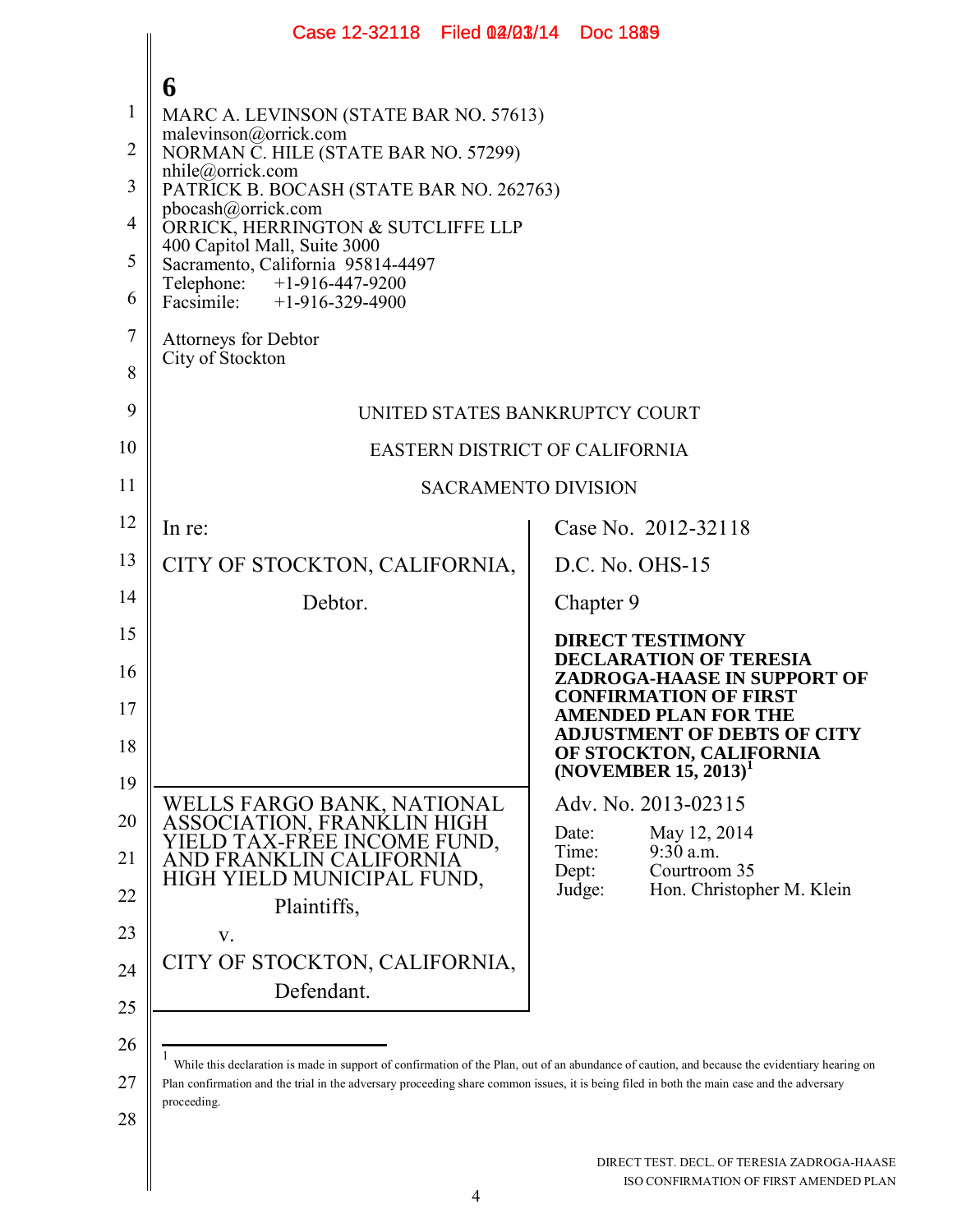## Case 12-32118 Filed 02/03/14 Doc 1889

2

1

I, Teresia Zadroga-Haase, hereby declare:

3 4 5 6 7 1. I am the Human Resources Director for the City of Stockton, California ("the City" or "Stockton"). I make this declaration in support of confirmation of the City of Stockton, California's ("City") First Amended Plan For The Adjustment Of Debts Of City Of Stockton, California (November 15, 2013). In my capacity as Human Resources Director, I am responsible for administering the City's human resources, labor relations, workforce planning, equal employment, risk management, and benefits administration functions.

8 9 10 11 12 13 14 15 16 2. There are 1,101 persons with Retiree Health Benefit Claims<sup>2</sup> against the City. These 1,101 claimants, whose Retiree Health Benefit Claims the Plan classifies in Class 12, are a subset of the members of Class 15, which includes the City's over 2,100 CalPERS retirees as well as current and former employees entitled to City CalPERS pension benefits. Although all 1,101 Retiree Health Benefit Claimants are City CalPERS retirees, not all City CalPERS retirees are Retiree Health Benefit Claimants. A Retiree Health Benefit Claimant has two separate and distinct interests. One of these, pension benefits paid to him by the City through CalPERS, is shared with all 2,100 CalPERS retirees. The other, lifetime health benefits paid to him by the City pursuant to labor agreements executed by the City, is not.

17 18 19 20 21 22 23 24 25 26 3. Attached hereto as **Exhibit A** is a true and correct copy of a forecast of what the yearly cost of the City's retiree health benefit program would have been if the City had not eliminated its contribution to retiree health benefit payments. This forecast was prepared by the Segal Company, the City's health insurance and other post-employment benefits actuary. As reflected in the forecast, retiree health benefit claims would have cost the City approximately \$14.9 million in fiscal year ("FY") 2012-2013. The cost in FY 2013-2014 to date would have been approximately \$11.7 million (the approximate forecasted cost for all 12 months of FY 2013- 2014, \$15.6 million, prorated for the period of July 1, 2013 through March 31, 2014). The filing of the bankruptcy case has enabled the City to avoid paying these amounts, meaning that the bankruptcy has allowed the City to avoid paying approximately \$26.6 million in retiree health

27

<sup>28</sup>  $2^2$  Capitalized terms used but not defined herein have the meaning ascribed to them in the First Amended Plan for the Adjustment of Debts of City of Stockton, California (November 15, 2013) [Dkt. No. 1204].

<sup>- 2 -</sup> DIRECT TEST. DECL. OF TERESIA ZADROGA-HAASE ISO CONFIRMATION OF FIRST AMENDED PLAN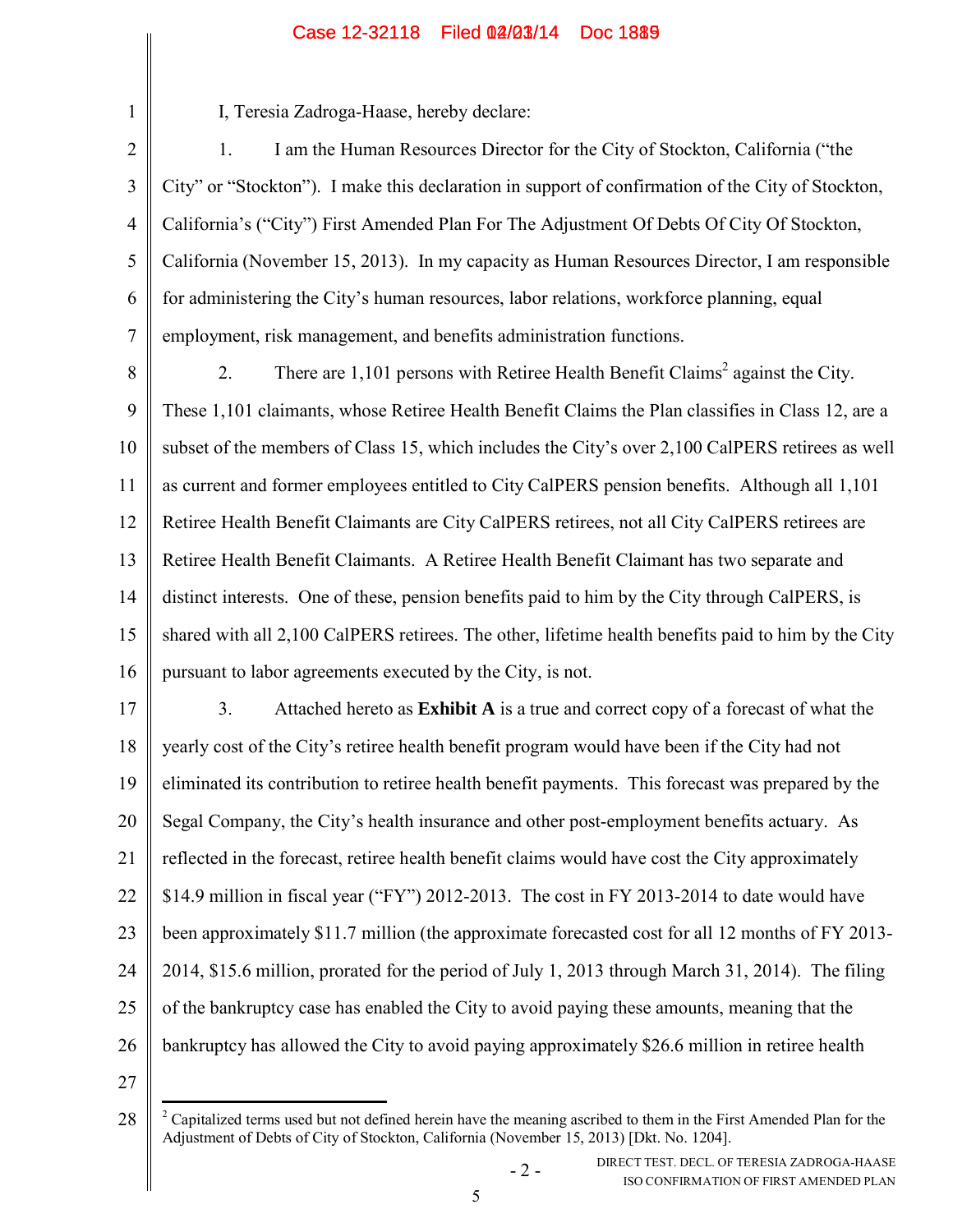### Case 12-32118 Filed 02/03/14 Doc 1889

benefit costs to date. Because the Association of Retired Employees of the City of Stockton ("ARECOS") already has pursued legal action against the City for the breach of its retiree health benefit obligations, I believe that, were the bankruptcy case dismissed, ARECOS or some other  $\overline{4}$ group claiming to represent Retiree Health Benefit Claimants would sue the City for payment of the amount of the unpaid benefits to date.

The Retirees Settlement is no bonanza for Retiree Health Benefit Claimants. If the 6 4.  $\overline{7}$ Plan is confirmed, each Retiree Health Benefit Claimant will receive approximately a penny for 8 each dollar of his or her Retiree Health Benefit Claim. Even with the cost reductions associated 9 with the Affordable Care Act, health insurance premiums—especially for older individuals— 10 remain expensive. For many Retiree Health Benefit Claimants, the amount they will receive 11 under the Plan will cover only a few months of premiums for a health insurance policy purchased on a public exchange. For example, a Retiree Health Benefit Claimant with a claim of \$1 million 12 will receive \$10,000. The FY 2013-2014 City self-pay retiree monthly medical premium for the 13  $14$ Under 65 Modified Self-Funded plan is \$1,035.85 for the retiree only, and \$1,864.53 for the retiree plus one dependent. A settlement of \$10,000 (i.e., 1% of \$1 million) would not cover even 15 16 12 months' premium for the retiree only, and would cover less than six months' premium for the 17 retiree plus one dependent.

18

22

23

24

25

26

27

28

1

 $\overline{2}$ 

3

5

Executed this  $2l^{t}$  day of April 2014, at  $\sqrt{4ack}$  on , California. I declare 19 under penalty of perjury under the laws of the State of California and the United States of 20 21 America that the foregoing is true and correct.

Leuria Etanse

OHSUSA: 757643170.1

 $-3-$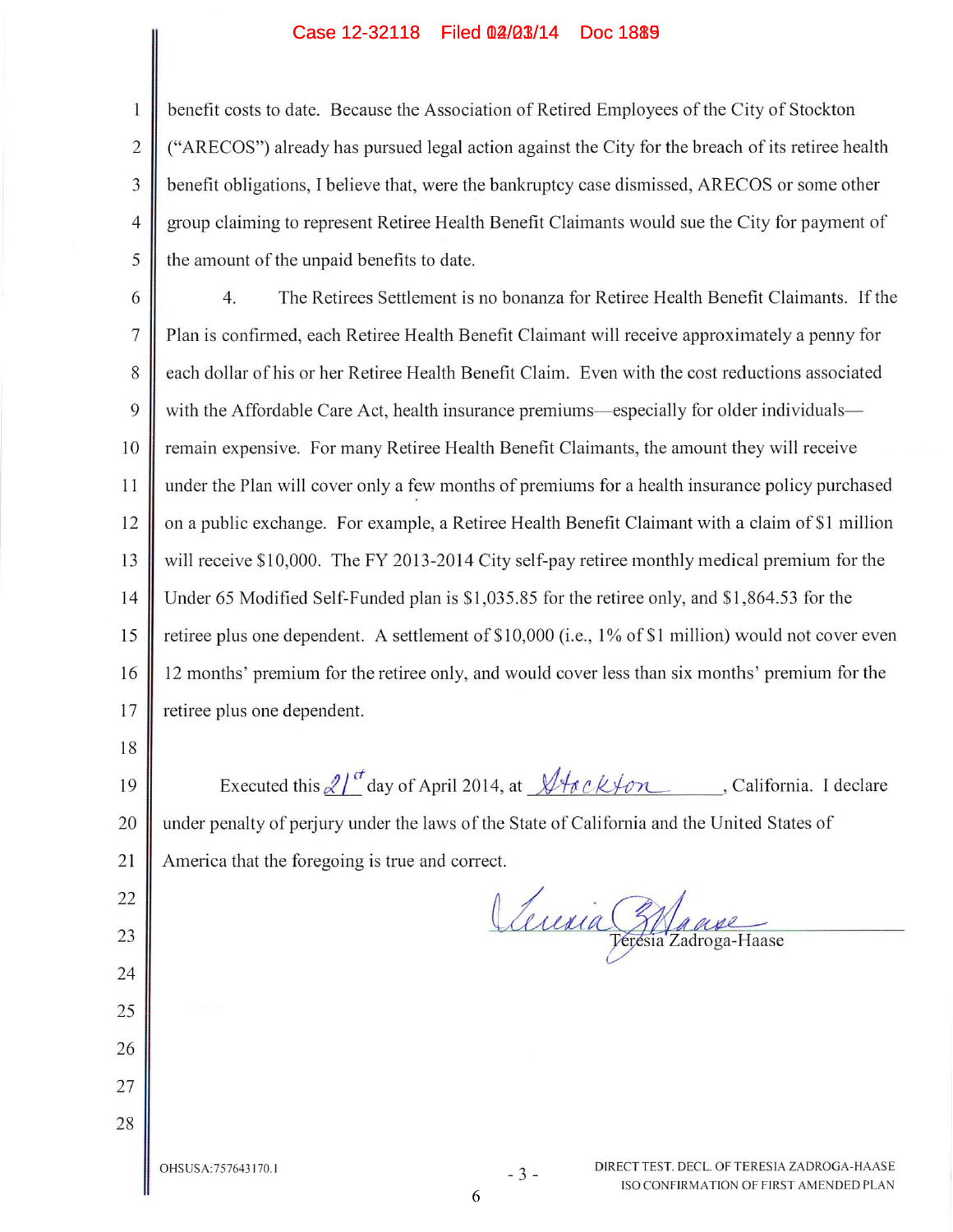# Exhibit A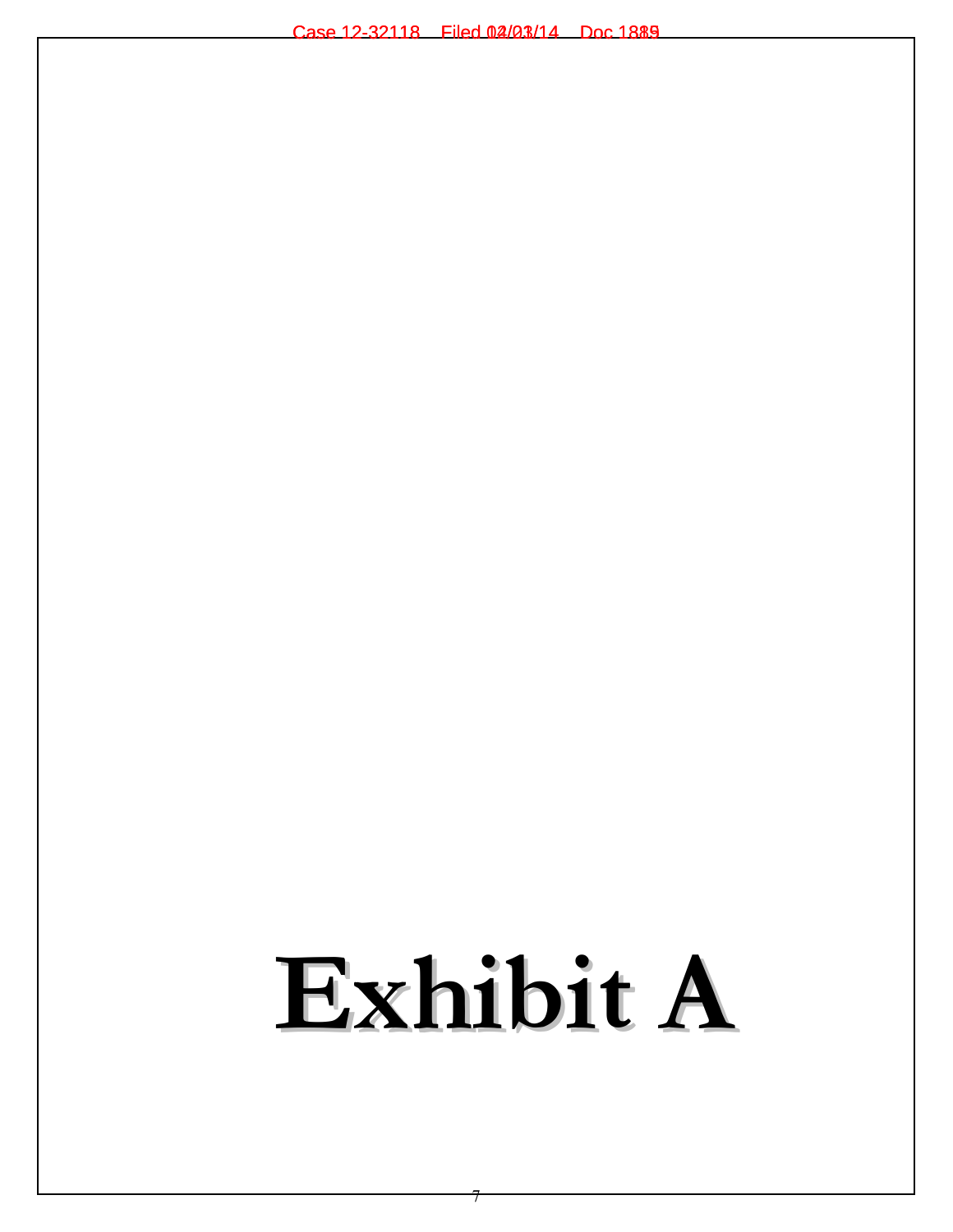## CITY OF STOCKTON BANKRUPTCY STUDY PROJECTED RETIREE HEALTH COSTS

| Year            |            | <b>Projected Costs</b> |
|-----------------|------------|------------------------|
| Ended           |            |                        |
| <b>June 30,</b> | Annual     | Cumulative             |
| 2013            | 14,919,712 | 14,919,712             |
| 2014            | 15,555,962 | 30,475,674             |
| 2015            | 16,038,883 | 46,514,557             |
| 2016            | 16,513,171 | 63,027,728             |
| 2017            | 16,854,112 | 79,881,840             |
| 2018            | 17,040,154 | 96,921,994             |
| 2019            | 17,026,612 | 113,948,606            |
| 2020            | 17,041,141 | 130,989,747            |
| 2021            | 17,111,465 | 148,101,212            |
|                 |            | 164,835,690            |
| 2022            | 16,734,478 |                        |
| 2023            | 16,591,229 | 181,426,919            |
| 2024            | 16,255,928 | 197,682,847            |
| 2025            | 16,296,902 | 213,979,749            |
| 2026            | 16,128,568 | 230,108,317            |
| 2027            | 15,560,288 | 245,668,605            |
| 2028            | 15,312,676 | 260,981,281            |
| 2029            | 15,325,322 | 276,306,603            |
| 2030            | 15,230,484 | 291,537,087            |
| 2031            | 15,120,823 | 306,657,910            |
| 2032            | 14,970,506 | 321,628,416            |
| 2033            | 14,819,087 | 336,447,503            |
| 2034            | 14,556,248 | 351,003,751            |
| 2035            | 14,283,793 | 365,287,544            |
| 2036            | 13,918,697 | 379,206,241            |
| 2037            | 13,452,091 | 392,658,332            |
| 2038            | 12,904,248 | 405,562,580            |
| 2039            | 12,334,811 | 417,897,391            |
| 2040            | 11,705,505 | 429,602,896            |
| 2041            | 11,004,864 | 440,607,760            |
| 2042            | 10,300,600 | 450,908,360            |
| 2043            | 9,634,319  | 460,542,679            |
| 2044            | 8,951,554  | 469,494,233            |
| 2045            | 8,287,777  | 477,782,010            |
| 2046            | 7,609,337  | 485,391,347            |
| 2047            | 6,946,526  | 492,337,873            |
| 2048            | 6,324,907  | 498,662,780            |
| 2049            | 5,733,526  | 504,396,306            |
| 2050            | 5,166,114  | 509,562,420            |
| 2051            | 4,634,923  | 514,197,343            |
| 2052            | 4,142,114  | 518,339,457            |
| 2053            | 3,689,097  | 522,028,554            |
|                 |            |                        |
| 2054            | 3,275,243  | 525,303,797            |
| 2055            | 2,899,180  | 528,202,977            |
| 2056            | 2,559,343  | 530,762,320            |
| 2057            | 2,254,005  | 533,016,325            |
| 2058            | 1,979,573  | 534,995,898            |
| 2059            | 1,731,965  | 536,727,863            |